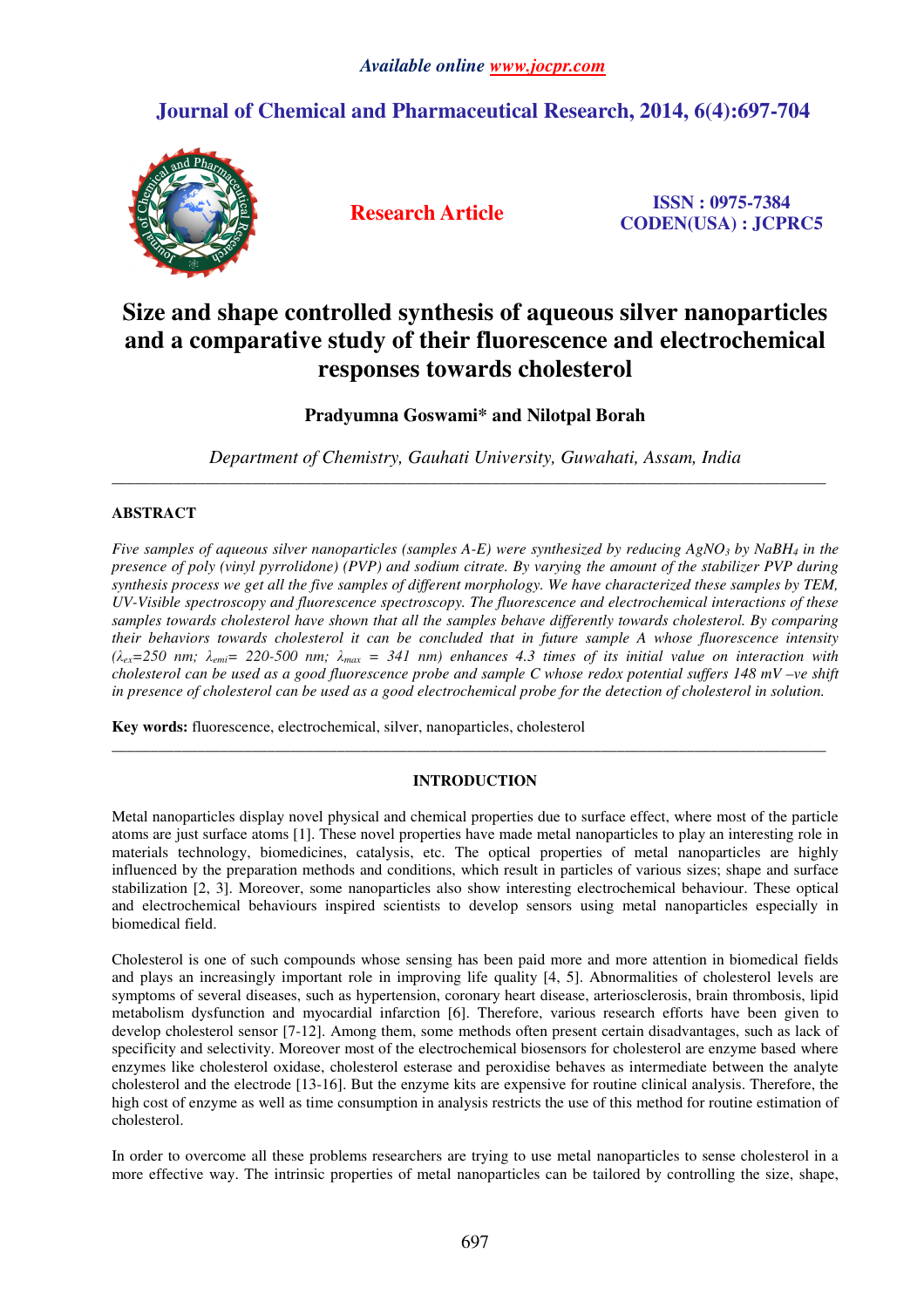composition and crystallinity. Silver nanoparticles are of great interest in a number of disciplines [17-24]. In a reported procedure, aqueous silver nanoparticles were synthesized by reducing  $AgNO<sub>3</sub>$  by NaBH<sub>4</sub> in the presence of poly (vinyl pyrrolidone) (PVP) and sodium citrate [25]. In this process of synthesis PVP acts as a stabilizer. It is well known that the amount of the stabilizer in the nanoparticles synthesis affects the size and shapes of nanoparticles [26].

*\_\_\_\_\_\_\_\_\_\_\_\_\_\_\_\_\_\_\_\_\_\_\_\_\_\_\_\_\_\_\_\_\_\_\_\_\_\_\_\_\_\_\_\_\_\_\_\_\_\_\_\_\_\_\_\_\_\_\_\_\_\_\_\_\_\_\_\_\_\_\_\_\_\_\_\_\_\_*

As far as we know, there are few reports on the sensing application of silver nanoparticles. Here, we report the synthesis of five samples of silver nanoparticles with different size and shape by varying the amount of PVP in the above mentioned method [25]. We have made a comparative study of the fluorescence and electrochemical sensing of these size and shape controlled silver nanoparticles towards cholesterol. The comparative study indicated that the Ag nanoparticles were promising in fabrication of nonenzymatic cholesterol sensors

#### **EXPERIMENTAL SECTION**

All reagents were purchased from Loba Chemie Pvt Ltd (India). All were of analytical grade and used without any further purification. Double distilled water (prepared by using Rieviera quartz double distillation apparatus) was used for all experiments.

Fluorescence experiments were performed on a Hitachi F-2500 spectrophotometer at room temperature. TEM images were captured using Jeol / JEM-2100 Transmission Electron Microscope.

Voltammetric experiments were carried out at room temperature using CHI 600B Electrochemical Analyzer (USA) in a conventional three electrode system with Ag/AgCl (3M KCl) as the reference electrode, a platinum wire grid as the counter electrode and a glassy carbon (GC) as working electrode.  $0.1M$  NaNO<sub>3</sub> solution was used as supporting electrolyte. Nitrogen gas was purged through the electrolytic solution for at least 10-15 minutes to remove any dissolved oxygen before every experiment. Nitrogen atmosphere was maintained over the electrolytic solutions during each experiment. The electrode potential values were reported with respect to normal hydrogen electrode, NHE. Prior to every experiment the GC electrode was polished firmly on micro-cloth using fine 0.05µM alumina powders followed by sonication for 2-3 minutes in Millipore water and then rinsed thoroughly with water [27].

#### *Synthesis of Silver Nanoparticles*

In our experiment aqueous silver nanoparticles were synthesized by reducing aqueous silver nitrate  $(AgNO<sub>3</sub>)$  by sodium borohydride (NaBH<sub>4</sub>) in the presence of poly(vinyl pyrrolidone) (PVP) and sodium citrate ( $C_6H_5Na_3O_7$ ) [25]. For this 47.5 mL of double distilled water was deoxygenated by bubbling it with nitrogen gas for 30 min. 0.5 mL of 30 mM aqueous sodium citrate  $(C<sub>6</sub>H<sub>5</sub>Na<sub>3</sub>O<sub>7</sub>)$  solution was added followed by the addition of 1 mL of 5 mM aqueous AgNO<sub>3</sub> solution. A 0.5 mL of 5 mM freshly prepared solution of NaBH<sub>4</sub> was quickly added and the solution immediately turned into a light yellow colour. After nearly 30 s, 'X' mL of aqueous solution of PVP (5%, w/v) was added and the colour of the above solution changed to a darker yellow after the reaction had proceeded for another 30 min. During the entire experiment the solution was stirred vigorously in ice cold conditions. The amount of surfactant plays a crucial rule to the formation of nanoparticles with a specific shape and size. Hence, changing the amount of PVP, i.e., X we have prepared 5 samples of silver nanoparticles and these are as follows-

**Table 1: Sampling of silver nanoparticles w.r.t. PVP amount** 

| Sl. No | Amount of PVP, X in mL | Sample Code |
|--------|------------------------|-------------|
|        |                        |             |
|        |                        |             |
|        |                        |             |
|        |                        |             |
|        |                        |             |

After synthesis, these PVP capped particles are typically stable for a number of weeks and even months. The morphology of these silver nanoparticles sample (A-E) were viewed under transmission electron microscopy (Fig.1).

TEM images of the sample A (Fig.1A) shows well-separated spherically shaped particles with sizes ranging from 20 nm to 30 nm. The average diameter of the particles is ca. 26 nm. The diffraction pattern of Sample A (images are not shown for all the samples) shows that particles are hexagonal in shape with d-spacing value 0.19 nm.

In sample B it is observed that it contains nano particles of hexagonal, cubic and spherical shapes (Fig.1B). But from the diffraction pattern it is found that particles are mostly cubic in shape with d spacing value 0.22 nm. Moreover, sample B contains lots of massive particles along with the numbers of small particles. The average diameter of the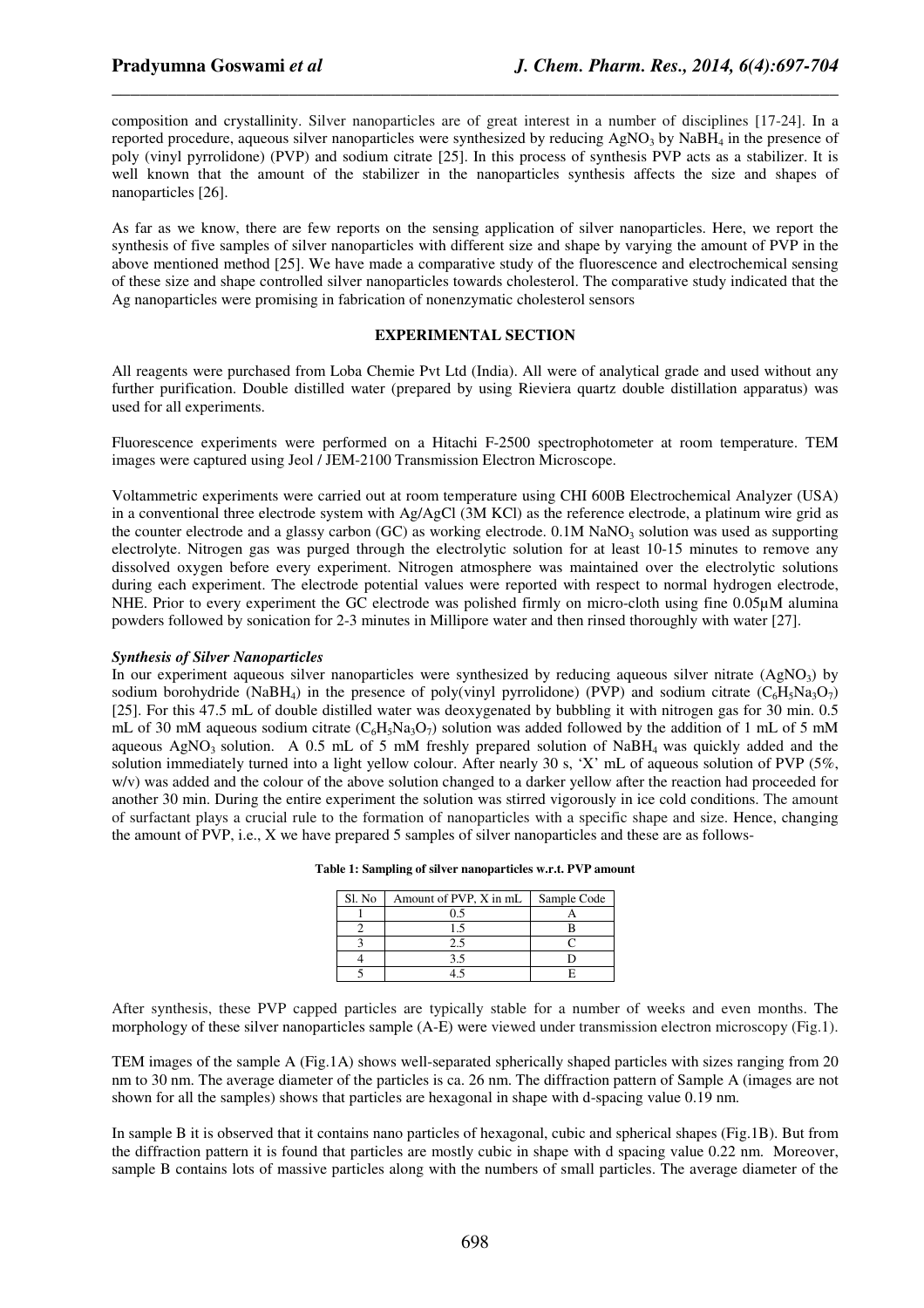particles is ranging from 10 to 20 nm; where as in sample C (Fig.1C) almost all the particles are spherical in shape with sizes ranging from 7 nm to 13 nm. No massive particles are observed in this case. The diffraction pattern shows the trigonal planar orientation of these particles with d spacing value 0.21 nm. Sample C also contains some diffused shaped particles (inset).

*\_\_\_\_\_\_\_\_\_\_\_\_\_\_\_\_\_\_\_\_\_\_\_\_\_\_\_\_\_\_\_\_\_\_\_\_\_\_\_\_\_\_\_\_\_\_\_\_\_\_\_\_\_\_\_\_\_\_\_\_\_\_\_\_\_\_\_\_\_\_\_\_\_\_\_\_\_\_*



**Fig.1: TEM images of silver nanoparticles (sample A-E)** 

Sample D describes that along with medium sized particle (diameter ranging from 6 nm to 12 nm) it contains lots of very small particles whose diameter ranging from 3 to 6 nm (Fig.1D). The crystalinity of these particles are found to be linear from the diffraction pattern. The d spacing value is 0.24 nm.

But peculiarity is observed in the TEM images of sample E (Fig.1E). It contains particles of different shapes and sizes. Here most of the particles are rod shaped, hexagonal shaped, oval shaped and spherical shaped. It also contains some deformed particles whose shapes can not be predicted. The diffraction pattern shows the linearity in their crystalline structure with d spacing value 0.22 nm. Since the particles are of different shapes, their average sizes can't be determined from the images.

From the TEM images it becomes obvious that all the five samples of silver nanoparticles are of different size and shape. Literature says that these size and shape controlled silver nanoparticles must have different intrinsic properties. We have recorded the absorbtion spectra of all the five samples of silver nanoparticles in aqueous medium and it has been observed that all the five samples possess individual  $\lambda_{\text{max}}$  which can be considered as characteristic of each sample. Moreover we have recorded the fluorescence emission spectra of five samples of silver nanoparticles in aqueous medium (samples A-E) in the range of 220 - 500 nm by exciting with 250 nm radiation. Although all the samples show fluorescence emission peak at different  $\lambda_{\text{max}}$  vales, except sample A the emission peaks in other samples are not prominent (very low intensities; figures not shown). Sample A shows one fluorescence emission peak with  $\lambda_{\text{max}}$  at 341 nm and with peak intensity 28.93. The difference in the fluorescence spectra may be attributed to the characteristic difference in size, shape and morphology of the five samples of silver nanoparticles.

#### **RESULTS AND DISCUSSION**

#### *Interactions of Cholesterol with Fluorescence Spectra of Sample A*

The fluorescence spectrum of sample A was recorded at room temperature using 250 nm photons for excitation (Fig.2). Sample A exhibited an emission band at 220 nm to 500 nm with  $\lambda_{\text{max}}$  at 341 nm (peak intensity 28.93). Addition of 1 mM cholesterol solution into the test sample induced a gradual enhancement in intensity of the fluorescence spectrum of sample A which saturates at 1.0 equivalent (Fig.2). The final enhancement in fluorescence intensity was ca. 4.3 times of the original intensity. Inset of Fig. 2 shows the plot of  $I/I_0$  as a function of cholesterol concentration, where I is the fluorescence intensity at a given concentration of cholesterol and  $I_0$  is the fluorescence intensity at zero concentration of cholesterol in the test solution.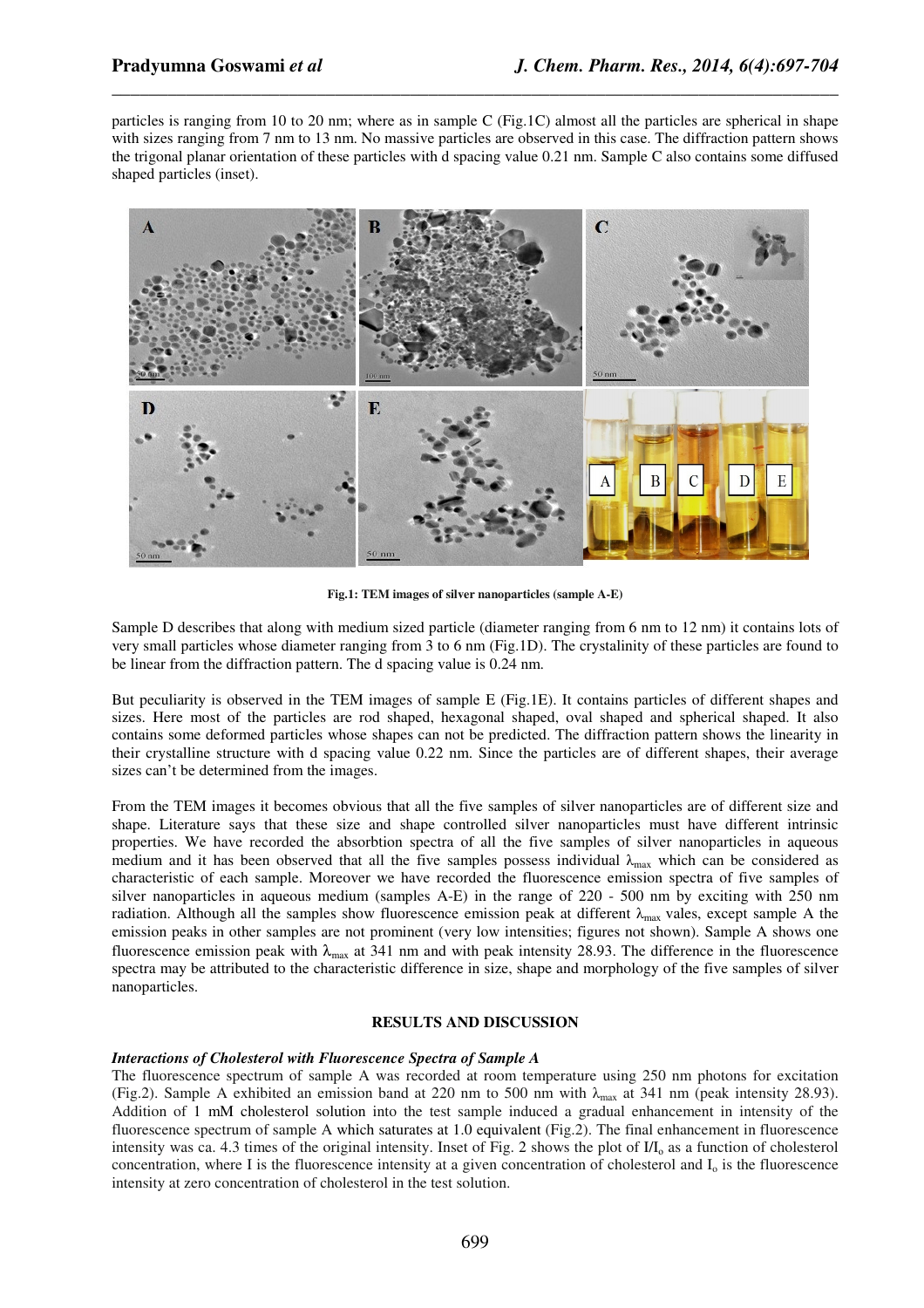

*\_\_\_\_\_\_\_\_\_\_\_\_\_\_\_\_\_\_\_\_\_\_\_\_\_\_\_\_\_\_\_\_\_\_\_\_\_\_\_\_\_\_\_\_\_\_\_\_\_\_\_\_\_\_\_\_\_\_\_\_\_\_\_\_\_\_\_\_\_\_\_\_\_\_\_\_\_\_*

**Fig. 2: Fluorescence emission spectra of sample A at different added concentration of cholesterol (saturation value of cholesterol in the test sample is 10.5 μM)** ( $λ_{ex} = 250$  nm;  $λ_{emi} = 220$ -500 nm;  $λ_{max} = 341$  nm; Inset: plot of  $VI_0$  as a function of cholesterol concentration)

To calculate the binding constant (β),  $\log\{(I_0-I)/(I-I_{max})\}$  was plotted versus log[Cholesterol] (Fig.3) [28]; where I<sub>o</sub> is the fluorescence intensity of sample A in absence of cholesterol, I is the fluorescence intensity of sample A at an added concentration of cholesterol and  $I_{max}$  is the fluorescence intensity of sample A when concentration of cholesterol attains fluorescence saturation. A least squares fitting of the plot yielded a slope of 1.57 indicates the binding between sample A and cholesterol. The binding constant was calculated to be  $2.9 \times 10^8$  M<sup>-1</sup>.



**Fig.3: Plot of log {(I0-I)/(I-Imax)} against log [cholesterol] for sample A** 

The above mentioned procedures were followed to study the affect of cholesterol on the fluorescence spectra of remaining samples of silver nano particles (sample B-E). But it was found that the fluorescence spectra of other samples were almost unaffected by the presence of cholesterol.

#### *Electrochemical Responses of Silver (Ag) Nanoparticles in Presence of Cholesterol*

Electrochemical responses of all the samples of silver nanoparticles (A-E) were observed using glassy carbon (GC) as the working electrode and Ag-AgCl in 3 M KCl as the reference electrode (Fig.4). It is evident from the figure that the electrochemical behaviours of all the samples of silver nanoparticles (A-E) are different (Fig.4, all curve a). Moreover it is interesting to note that the electrochemical responses of all the samples towards cholesterol are not similar. This peculiarity may be attributed because of the difference in size and shape of the nanoparticles samples.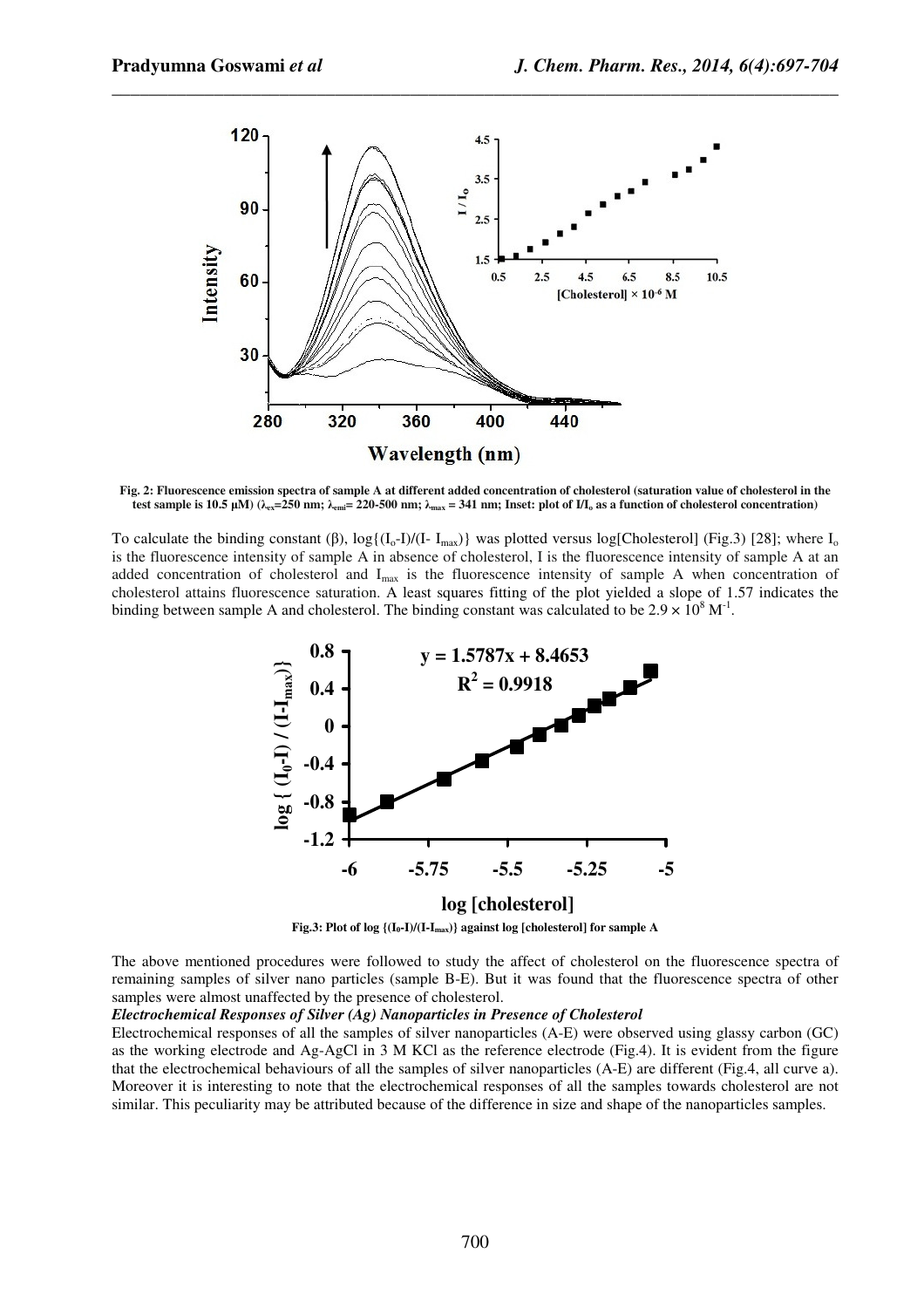

**Fig.4: Overlay of square wave voltammograms of (a) pure sample (dashed line) and (b) sample in presence of X M cholesterol (solid line)**  (WE: GC, Ag-AgCl is the reference electrode). (For A: X =  $3.32 \times 10^6$  M; for B: X =  $1.639 \times 10^5$  M; for C: X =  $1.639 \times 10^5$  M; for D: X =  $2.755 \times 10^{-5}$  M and for E:  $X = 1.185 \times 10^{-5}$  M)

Fig. 4(A) shows the change in the electrochemical behaviour of sample A on interaction with cholesterol. The curve 'a' in the figure demonstrates the square wave voltammogram (SWV) of pure sample A. It shows a redox peak at potential -  $0.540 \pm 0.005$  V with peak current 7.048  $\times$  10<sup>-6</sup> A. On interaction with 3.32  $\times$  10<sup>-6</sup> M cholesterol the redox peak shifted to a new potential value - 0.612 V  $\pm$  0.005 V with peak current 7.005  $\times$  10<sup>-6</sup> A. Cholesterol imparts a 72 mV negative shift on the redox potential of sample A. Moreover in SWV of sample A, a new peak was observed at potential - 0.060  $\pm$  0.005 V with peak current 2.861  $\times$  10<sup>-6</sup> A in presence of 3.32  $\times$  10<sup>-6</sup> M cholesterol.

SWV of sample B was also recorded and shown in 'curve a' of Fig. 4(B). In this case two redox peaks were observed at potentials + 0.850 V  $\pm$  0.005 V and - 0.516 V  $\pm$  0.005 V with peak currents 2.372  $\times$  10<sup>-6</sup> A and 5.506  $\times$  $10^{-6}$  A respectively. When we added 1 mM cholesterol solutions to the test sample the redox peak at - 0.516 V gradually shifted towards positive and reached a maximum value of  $-0.424 \pm 0.005$  V when cholesterol concentration in the medium was  $1.639 \times 10^{-5}$  M. The peak current of the peak became 7.860  $\times 10^{-6}$  A. The peak at potential + 0.850 V remained unaltered in presence of cholesterol in the medium. Unlike sample A where 72 mV negative shift was observed in presence of cholesterol, in this case  $1.639 \times 10^{-5}$  M cholesterol made a 92 mV positive shift on the redox potential of sample B. Besides this, on interaction with cholesterol the redox peak current of sample B also increased by almost 1.4 times.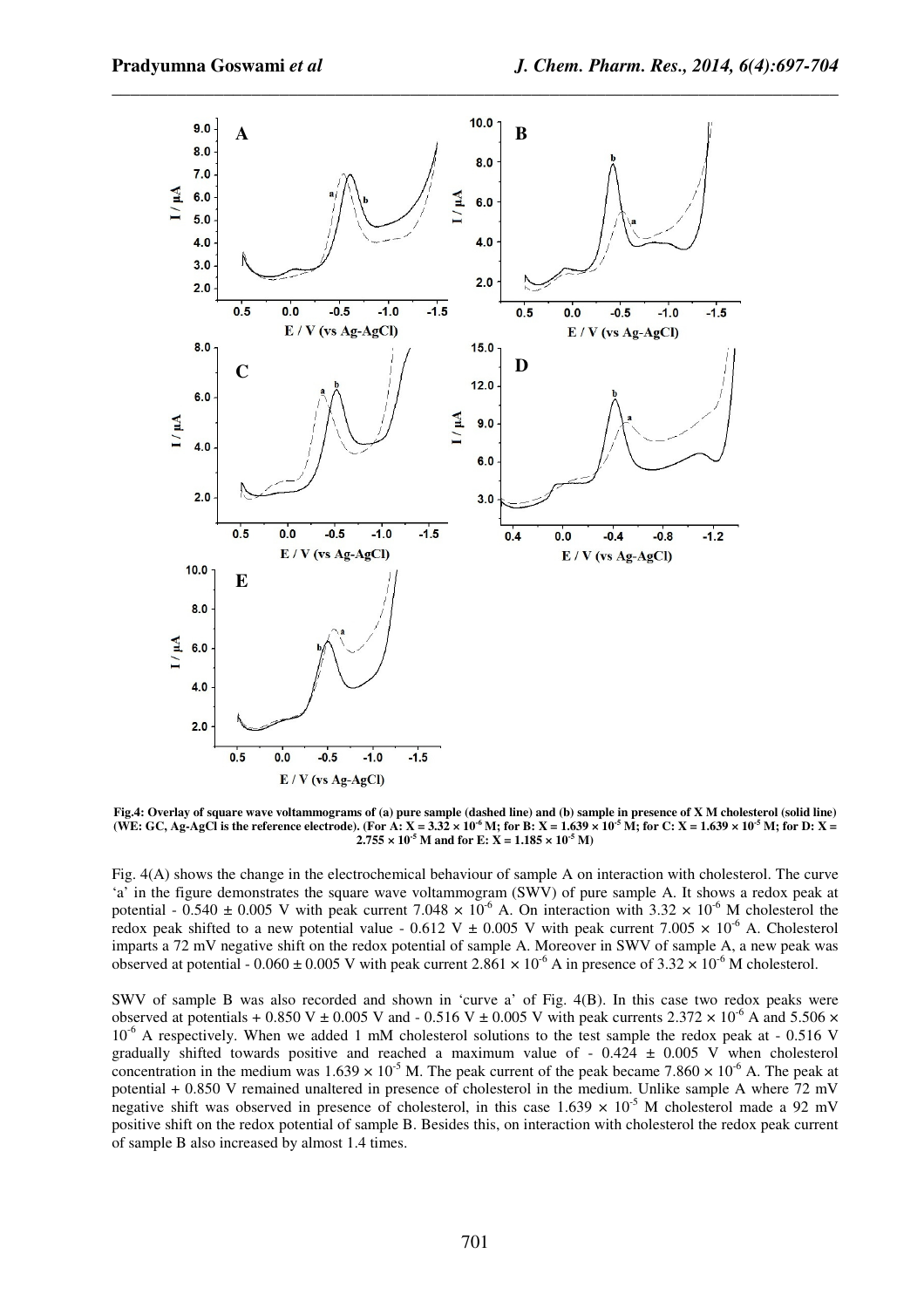SWV of sample C in presence of  $1.639 \times 10^{-5}$  M cholesterol was also recorded and this result was compared with pure sample C in Fig. 4(C). Sample C shows two redox peaks at potentials + 0.095 V  $\pm$  0.005 V and - 0.368 V  $\pm$ 0.005 V with peak currents  $2.552 \times 10^{-6}$  A and  $6.028 \times 10^{-6}$  A respectively. In presence of 1.639  $\times 10^{-5}$  M cholesterol the redox peak at - 0.368 V shifted to a maximum value of -0.516  $\pm$  0.005 V and the peak current became  $6.315 \times 10^{-6}$  A. On interaction with cholesterol sample C looses its redox peak at potential + 0.095 V. Here cholesterol imparts a 148 mV negative shift on the redox potential of sample C. This negative shift is greater than twice the negative shift occurs in case of sample A.

*\_\_\_\_\_\_\_\_\_\_\_\_\_\_\_\_\_\_\_\_\_\_\_\_\_\_\_\_\_\_\_\_\_\_\_\_\_\_\_\_\_\_\_\_\_\_\_\_\_\_\_\_\_\_\_\_\_\_\_\_\_\_\_\_\_\_\_\_\_\_\_\_\_\_\_\_\_\_*

The observation of SWV responses of sample D in presence of cholesterol is quite different from the above samples (Fig.4D). In square wave voltammetric experiment, sample D showed one redox peak at potential - 0.500  $\pm$  0.005 V with peak current 9.064  $\times$  10<sup>-6</sup> A (Fig.4D, curve a). In presence of 2.755  $\times$  10<sup>-5</sup> M cholesterol, this redox peak suffered a maximum of 88 mV positive shift and the redox potential became -  $0.412 \pm 0.005$  V with peak current  $10.90 \times 10^{-6}$  A (Fig.4D, curve b). Moreover, two additional peaks were observed at potentials + 0.066 V  $\pm$  0.005 V and - 1.116 V  $\pm$  0.005 V in presence of 2.755  $\times$  10<sup>-5</sup> M cholesterol in the electrolytic medium.

Similarly Fig.4 (E) demonstrates the SWV of pure sample E (curve a) and sample E in presence of 1.185  $\times$  10<sup>-5</sup> M cholesterol (curve b). SWV of pure sample E is observed at potential - 0.570 V  $\pm$  0.005 V with peak current 6.944  $\times$  $10^{-6}$  A. But in this case alike sample D, presence of  $1.185 \times 10^{-5}$  M cholesterol imparts a maximum of 74 mV positive shift in the redox potential of sample E. The new redox potential of sample E in presence of cholesterol became - 0.496 V  $\pm$  0.005 V with peak current 6.360  $\times$  10<sup>-6</sup> A. This shift in the redox potential value is the highest which saturates at  $1.185 \times 10^{-5}$  M cholesterol concentration in the electrolytic medium.

A comparison of the electrochemical responses of samples A-E in presence of different added concentration of cholesterol is described in Table 2.

**Table 2. Comparison of SWV responses of five samples of silver nanoparticles (A-E) in presence of different added concentration of cholesterol** 

| Sl. No         | Sample code | $E(V)$ in pure sample            | $E(V)$ after addition of cholesterol               | Saturated value of cholesterol | Observations               |
|----------------|-------------|----------------------------------|----------------------------------------------------|--------------------------------|----------------------------|
| 1              | A           | $E_1 = -0.540$                   | $E_1 = -0.612$<br>$E_2 = -0.060$                   | $3.32 \times 10^{-6}$ M        | $72 \text{ mV}$ -ve shift  |
| 2              | B           | $E_1 = 0.085$<br>$E_2 = -0.516$  | $E_1 = 0.085$<br>$E_2 = -0.424$                    | $1.639 \times 10^{-5}$ M       | $92 \text{ mV}$ +ve shift  |
| 3              | C           | $E_1 = +0.095$<br>$E_2 = -0.368$ | $E_2 = -0.516$                                     | $1.639 \times 10^{-5}$ M       | $148 \text{ mV}$ -ve shift |
| $\overline{4}$ | D           | $E_1 = -0.500$                   | $E_1 = -0.412$<br>$E_2 = +0.066$<br>$E_3 = -1.116$ | $2.755 \times 10^{-5}$ M       | $88 \text{ mV}$ +ve shift  |
|                |             | $E_1 = -0.570$                   | $E_1 = -0.496$                                     | $1.185 \times 10^{-5}$ M       | $74 \text{ mV}$ +ve shift  |

In Table 2 it is seen that the redox behaviour of sample A-E is different in presence of cholesterol in the electrolytic medium. This difference in the redox behaviour of size and shape controlled Ag nanoparticles towards cholesterol reveals an obvious difference in the electrocatalytic behaviour to the oxidation of cholesterol. The most favourable site in cholesterol to be targeted by silver nanoparticles is its lone double bond (Scheme 1) as Ag is prone to form complex containing double bond. The association of Ag with cholesterol will definitely enhance electron density on them (as Ag is  $3d^{10}$  configuration) which might be responsible for the electrocatalytic behaviour of silver towards oxidation of cholesterol.



**Scheme 1: Structure of cholesterol**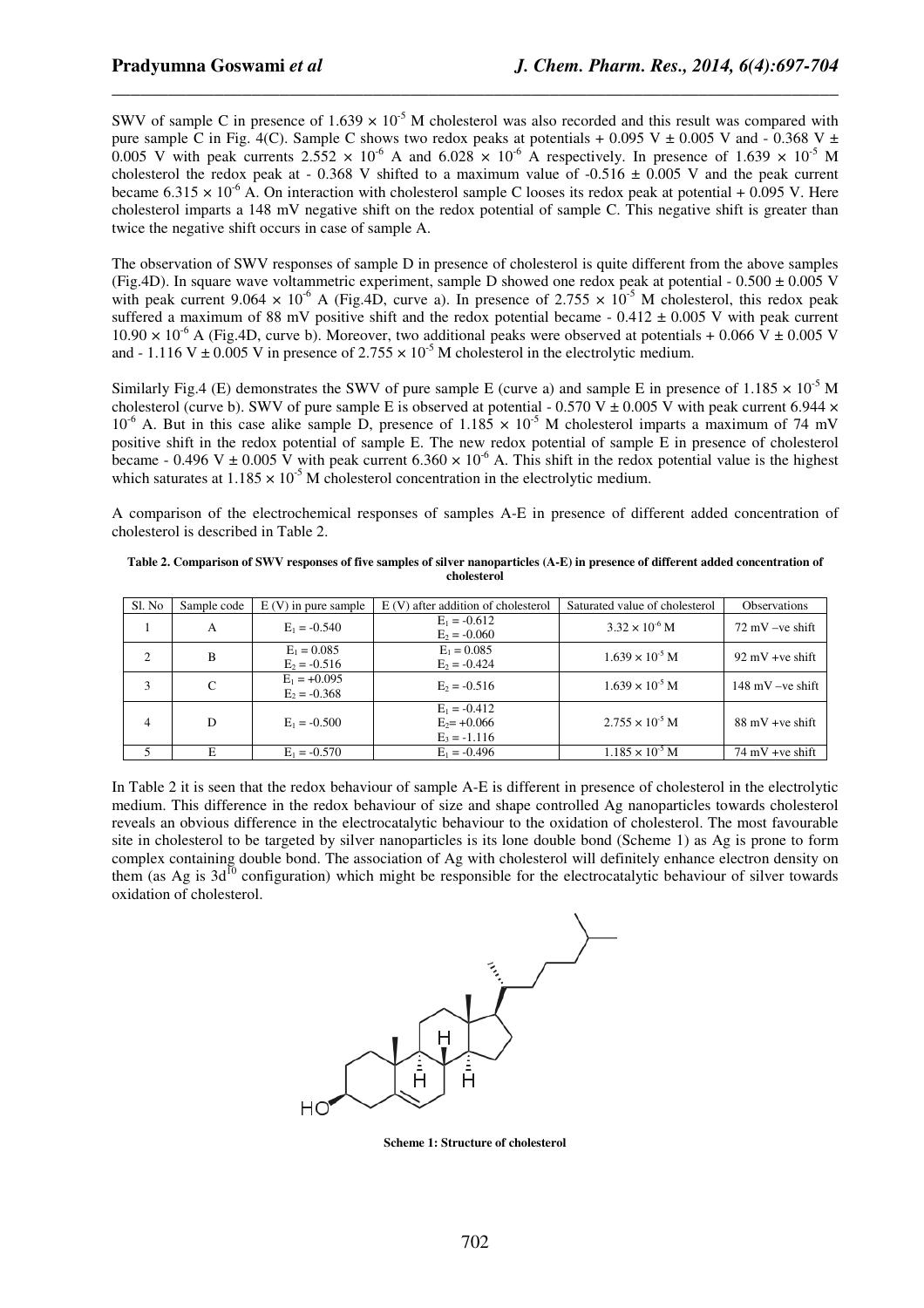Moreover again in Table 2 we have observed that out of these five samples of silver nanoparticles the change in the redox potential of sample C on addition of cholesterol is quite large (148 mV). This significant change of the redox potential can be utilised for a better electrochemical sensing probe for cholesterol in near future.

*\_\_\_\_\_\_\_\_\_\_\_\_\_\_\_\_\_\_\_\_\_\_\_\_\_\_\_\_\_\_\_\_\_\_\_\_\_\_\_\_\_\_\_\_\_\_\_\_\_\_\_\_\_\_\_\_\_\_\_\_\_\_\_\_\_\_\_\_\_\_\_\_\_\_\_\_\_\_*

#### *Interference studies*

Cholesterol is an important component in biological samples. Ascorbic acid, uric acid and glucose are some species that generally interfered with cholesterol determination [29, 30]. We too studied the effect of these three compounds on the fluorescence responses of sample A and electrochemical responses of samples A-E. It was found that up to 1 mM concentration of these compounds in the electrolytic medium the fluorescence emission peak of sample A was not affected (less than 7.8%). Moreover, same concentration of these interfering compounds did not affect the electrochemistry of the sample A-E.

#### **CONCLUSION**

In this work we have done a shape and size controlled synthesis of aqueous silver nanoparticles by reducing  $AgNO<sub>3</sub>$ by NaBH4 in the presence of poly (vinyl pyrrolidone) (PVP) and sodium citrate [25]. By varying the amount of PVP (the stabilizer) during the synthesis process we have prepared 5 samples of silver nanoparticles (samples A-E) which differ in their size and shape. The morphological difference can be best viewed by TEM images. The morphological differences lead to the difference in their behaviour which can be easily understood from their absorption spectra, fluorescence spectra and electrochemical responses. We have studied the affect of cholesterol on the fluorescence spectra of these five samples of silver nanoparticles and it was found that only sample A showed a good agreement on the fluorescence spectra. Sample A exhibited an emission band at 220 nm to 500 nm with  $\lambda_{\text{max}}$  at 341 nm (peak intensity 28.93) when excited with 250 nm photon. Addition of 1 mM cholesterol solution into the test sample induced a gradual enhancement in the fluorescence intensity of sample A which saturates at 1.0 equivalent. The final enhancement in fluorescence intensity was ca. 4.3 times of the original intensity which can be utilized for the sensing purpose of cholesterol. The remaining cholesterol samples cannot be used for the fluorescence sensing of cholesterol. The binding constant for sample A was calculated to be  $2.9 \times 10^8$  M<sup>-1</sup>.

The electrochemical responses of all the samples towards cholesterol are quite interesting. Cholesterol imparts a 72 mV and 148 mV –ve shift in the redox potential of A and C respectively whereas B, D and E suffer +ve shifts of 74 mV, 88 mV and 92 mV respectively. Although the entire nanoparticles samples can be utilized to sense cholesterol electrochemically, it is better to use sample C which shows a remarkable change in its electrochemical behavior (148 mV –ve shift) in presence of  $1.639 \times 10^{-5}$  M cholesterol.

#### **Acknowledgement**

This work has been supported by Department of Chemistry (In Dr. Diganta Kumar Das's Lab), Gauhati University. DST, New Delhi is thanked for electrochemical analyzer. Besides, authors thank North Eastern Hill University (NEHU), Shillong for recording TEM images of silver nano particles.

#### **REFERENCES**

[1]N Toshima: LM Liz-Marzan. PV Kamat. (Ed.), Nanoscale Materials, Kluwer Academi Pub., London, **2003**; 79- 96

[2]AS Edelstein; RC Cammarata. Nanomaterials: Synthesis, Properties and Applications, IOP Pub., London, **1996** [3]UKreibig; M Vollmer. Optical Properties of Metal Clusters, Springer, Berlin, **1995**

[4]NA Rakow; KS Suslick. *Nature,* **2000***,* 406, 710-715

[5]SK Arya; PR Solanki; SP Singh; K Kaneto; MK Pandey; M Datta; BD Malhotra. *Biosens Bioelectrons,* **2007**, 22, 2516-2522

[6]S Aravamudhan; NS Ramgir; S Bhansali. *Sens. Actuators B,* **2007**, 127, 29-34

[7]RN Qureshi; WT Kok; PJ Schoenmakers. *Anal Chim Acta,* **2009**, 654, 85-94

[8]P Goswami; K Goswami; DK Das. *J Chem Phram Res,* **2014**, 6(1), 603-610

[9]B Canabate-Diaz; CA Segura; A Fernandez-Gutierrez; VA Belmonte; FA Garrido; VJL Martinez; MJ Duran. *Food Chem,* **2007**, 102, 593-600

[10] LC Clark; C Lyons. *Annals of the New York Academy of Sciences*, **1962**, 102, 29-42

[11] SJ Updike; GP Hicks. *Nature,* **1967**, 214, 986-993

[12] JH Yu; SQ Liu; HX Ju. *Biosens Bioelectrons,* **2003**, 19, 401-406

- [13] CC Allain; LS Poon. *Clinic Chem,***1974***,* 20, 470-479
- [14] BD Ragland. *Clinic Chem,* **2000** 46, 1848-1853
- [15] J Shen; CC Liu. *Sens Actuators B,* **2007**, 120, 417-427
- [16] S Brahim; D Narinesingh; A Guiseppi-Elie. *Anal Chim Acta,* **2001**, 448, 27- 34